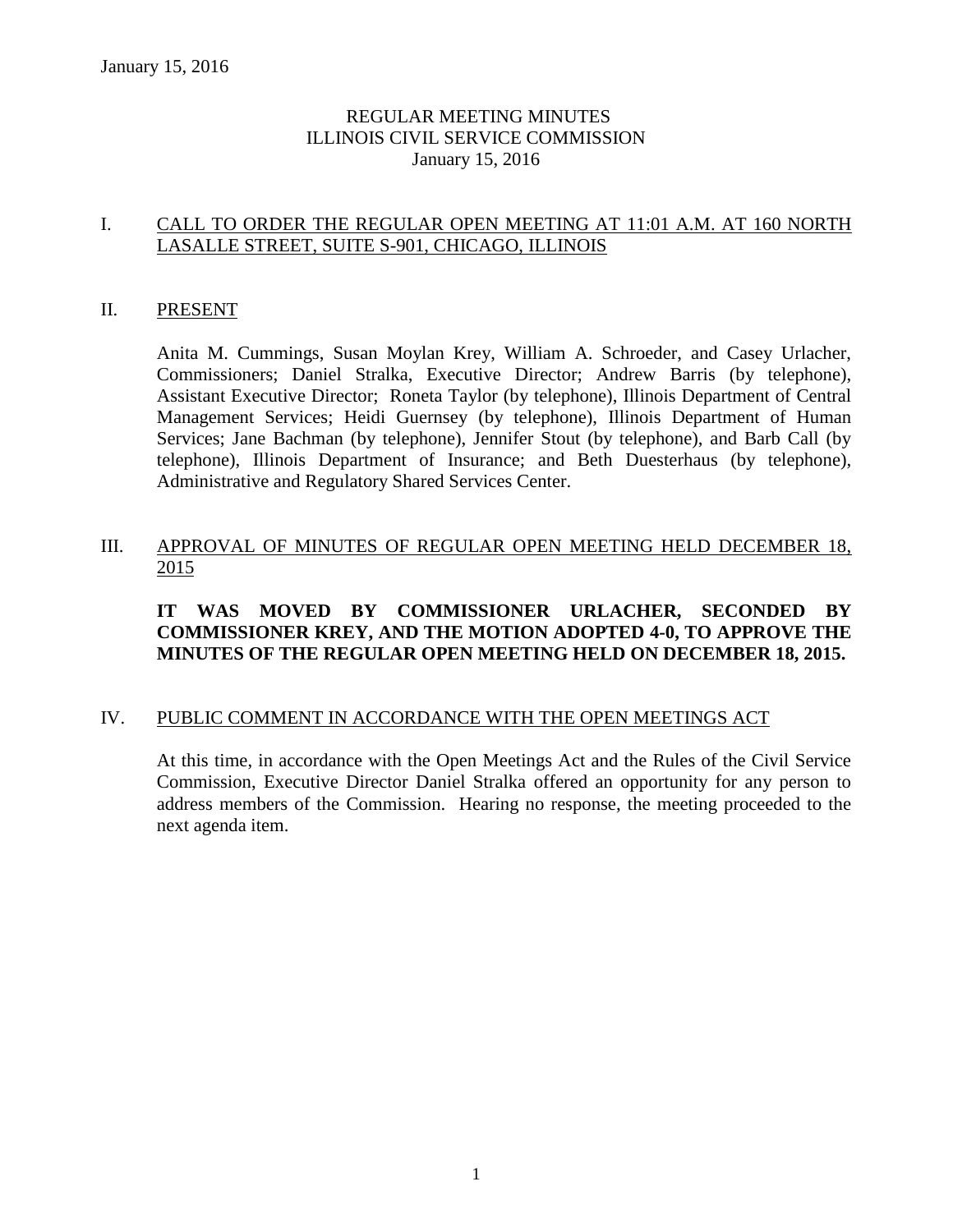#### $V<sub>r</sub>$ EXEMPTIONS UNDER SECTION 4d(3) OF THE PERSONNEL CODE

# A. Report on Exempt Positions from Department of Central Management Services

|               | Total     | Number of Exempt |
|---------------|-----------|------------------|
| <u>Agency</u> | Employees | Positions        |
|               |           |                  |
|               |           |                  |
|               |           |                  |
|               |           |                  |
|               |           |                  |
|               |           |                  |
|               |           |                  |
|               |           |                  |
|               |           |                  |
|               |           |                  |
|               |           |                  |
|               |           |                  |
|               |           |                  |
|               |           |                  |
|               |           |                  |
|               |           |                  |
|               |           |                  |
|               |           |                  |
|               |           |                  |
|               |           |                  |
|               |           |                  |
|               |           |                  |
|               |           |                  |
|               |           |                  |
|               |           |                  |
|               |           |                  |
|               |           |                  |
|               |           |                  |
|               |           |                  |
|               |           |                  |
|               |           |                  |
|               |           |                  |
|               |           |                  |
|               |           |                  |
|               |           |                  |
|               |           |                  |
|               |           |                  |
|               |           |                  |
|               |           |                  |
|               |           |                  |
|               |           |                  |
|               |           |                  |
|               |           |                  |
|               |           |                  |
|               |           |                  |
|               |           |                  |
|               |           |                  |
|               |           |                  |
|               |           |                  |
|               |           |                  |
|               |           |                  |
|               |           |                  |
|               |           |                  |
|               |           |                  |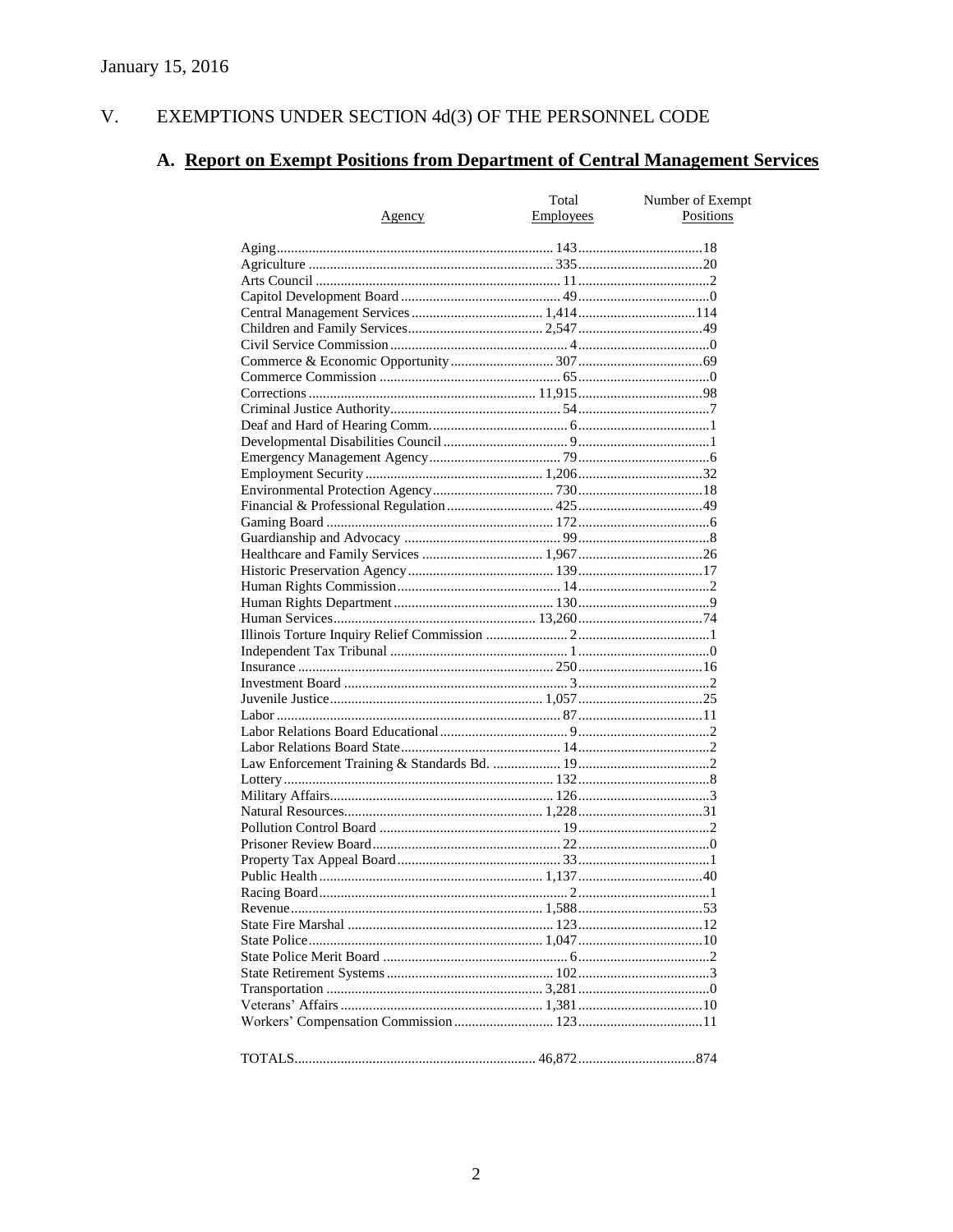#### **B. Governing Rule – Section 1.142 Jurisdiction B Exemptions**

- a) The Civil Service Commission shall exercise its judgment when determining whether a position qualifies for exemption from Jurisdiction B under Section 4d(3) of the Personnel Code. The Commission will consider any or all of the following factors inherent in the position and any other factors deemed relevant to the request for exemption:
	- 1) The amount and scope of principal policy making authority;
	- 2) The amount and scope of principal policy administering authority;
	- 3) The amount of independent authority to represent the agency, board or commission to individuals, legislators, organizations or other agencies relative to programmatic responsibilities;
	- 4) The capability to bind the agency, board or commission to a course of action;
	- 5) The nature of the program for which the position has principal policy responsibility;
	- 6) The placement of the position on the organizational chart of the agency, board or commission;
	- 7) The mission, size and geographical scope of the organizational entity or program within the agency, board or commission to which the position is allocated or detailed.
- b) The Commission may, upon its own action after 30 days notice to the Director of Central Management Services or upon the recommendation of the Director of the Department of Central Management Services, rescind the exemption of any position that no longer meets the requirements for exemption set forth in subsection (a). However, rescission of an exemption shall be approved after the Commission has determined that an adequate level of managerial control exists in exempt status that will insure responsive and accountable administrative control of the programs of the agency, board or commission.
- c) For all positions currently exempt by action of the Commission, the Director of Central Management Services shall inform the Commission promptly in writing of all changes in essential functions, reporting structure, working title, work location, position title, position number or specialized knowledge, skills, abilities, licensure or certification.
- d) Prior to granting an exemption from Jurisdiction B under Section 4d(3) of the Personnel Code, the Commission will notify the incumbent of the position, if any, of its proposed action. The incumbent may appear at the Commission meeting at which action is to be taken and present objections to the exemption request.

(Source: Amended at 34 Ill. Reg. 3485, effective March 3, 2010)

\* \* \*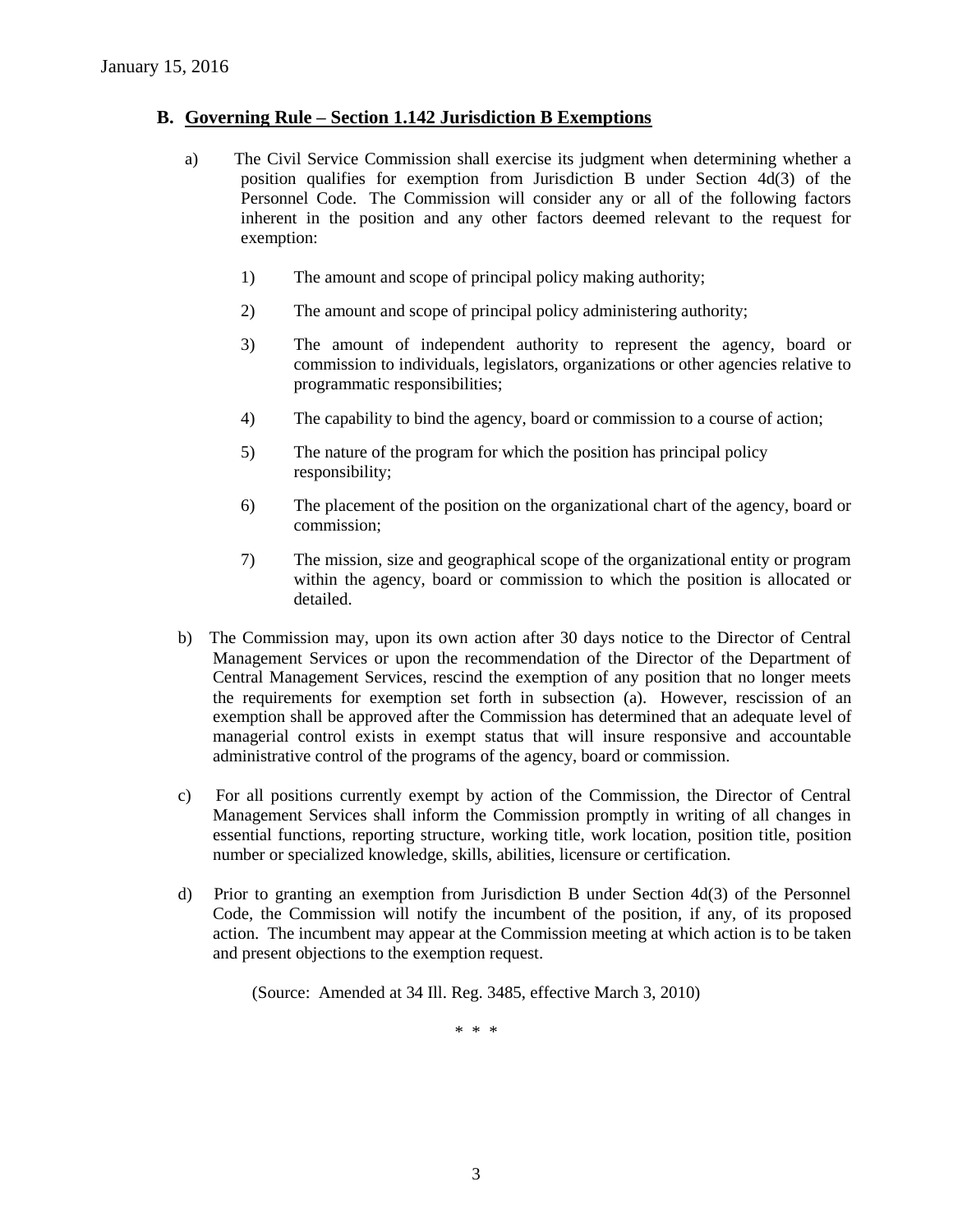# **C. Requests for 4d(3) Exemption**

Executive Director Daniel Stralka reported the following:

- $\triangleright$  As to Item C, this request is for the Health Information Technology Exchange Program Director, a position that reports to the Director of the Department of Insurance. This position was first presented for exemption in 2010 shortly after the passage of the Affordable Care Act. It has principal programmatic responsibility for the implementation of the Health Information Technology Exchange which is essentially a means to safely and securely exchange health information electronically. There is an Office of Health Information Technology in the Office of the Governor that was created by Executive Order in 2010. However due to the uncertainty of the extent of this position's programmatic authority and issues with underlying legislative action that needed to be taken the position was only granted a two year term exemption in 2010. Those uncertainties persisted so that this term exemption was extended in 2012 and 2014. Now the position is up again but many of Staff's initial and subsequent concerns remain unanswered. Therefore, Staff indicated to the agency that it would only recommend an additional three month term exemption to April 15, 2016 to allow the agency time to update Staff on these concerns. The agency indicated it was agreeable to this extension. Commissioner Cummings expressed concern because the term exemption had been going on so long that she would prefer to see the term extended an additional 60 days only. Jane Bachman, Department of Insurance, indicated that would be acceptable to the agency.
- $\triangleright$  As to Item D, Staff did not have sufficient time to review the agency's responses to its concerns so the agency was agreeable to continuing this request to the Commission's February 19, 2016 meeting.
- $\triangleright$  As to Items E and F, by agreement between Commission Staff and Central Management Services, it is requested that Items E and F be continued to the Commission's February 19, 2016 meeting.

# **IT WAS MOVED BY COMMISSIONER KREY, SECONDED BY COMMISSIONER URLACHER, THE MOTION ADOPTED 4-0 TO GRANT THE EXEMPTION REQUEST FOR THE FOLLOWING POSITION THROUGH MARCH 18, 2016:**

**C: Health Information Technology Exchange Program Director (Insurance)**

**IT WAS MOVED BY COMMISSIONER KREY, SECONDED BY COMMISSIONER URLACHER, WITH COMMISSIONER CUMMINGS ABSTAINING ON ITEM E, THE MOTION ADOPTED 4-0 TO CONTINUE THE EXEMPTION REQUESTS FOR THE FOLLOWING POSITIONS:**

- **D: Compliance Coordinator (Juvenile Justice)**
- **E: Chief Labor Counsel (Corrections)**
- **F: Chief Labor Counsel (Human Services)**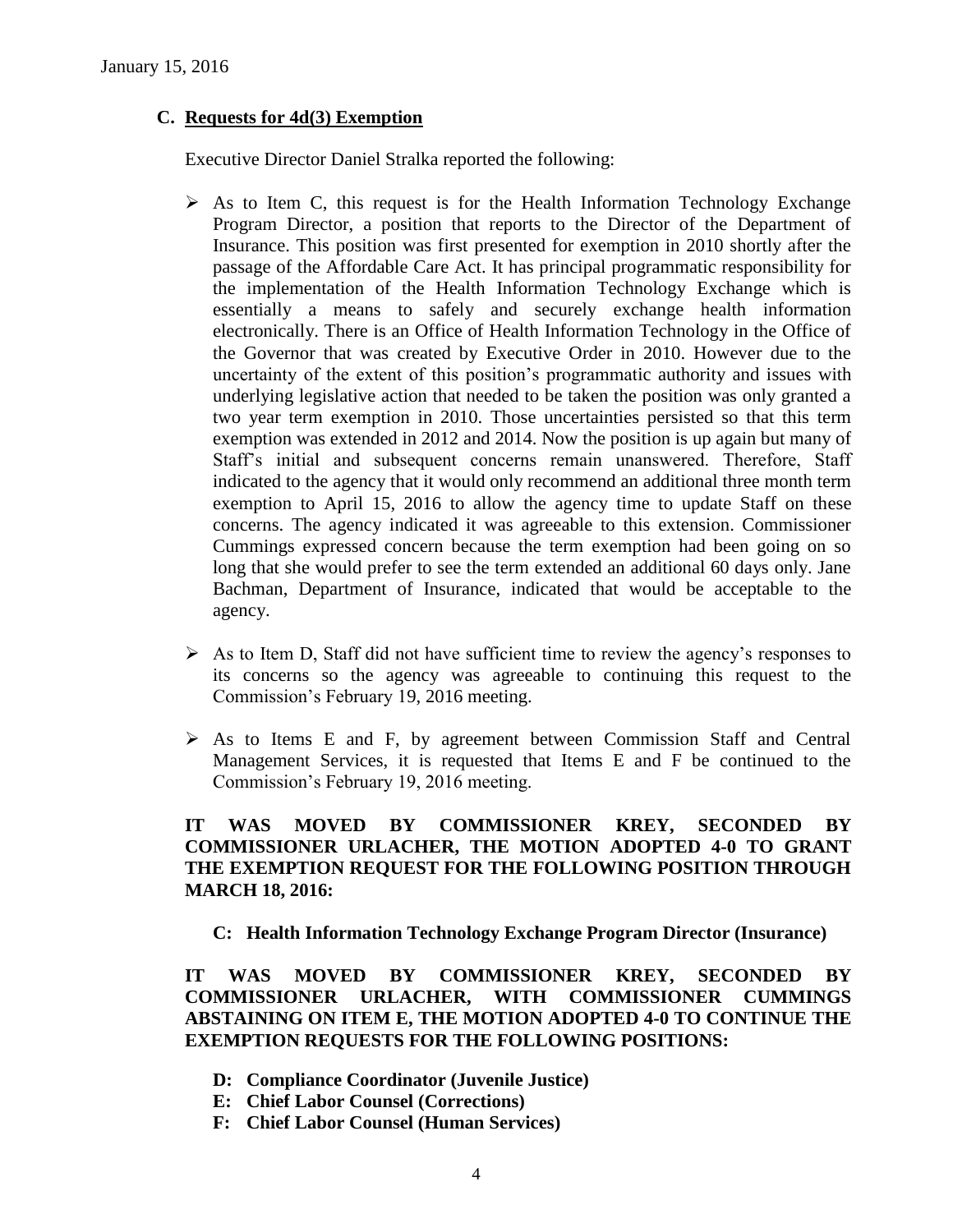## **The following 4d(3) exemption request was granted to March 18, 2016:**

# **C. Illinois Department of Insurance**

| <b>Position Number</b>  | 40070-14-40-000-00-01                                   |
|-------------------------|---------------------------------------------------------|
| <b>Functional Title</b> | Health Information Technology Exchange Program Director |
| Incumbent               | Brian P. Gorman, Elizabeth Diaz-Castillo <sup>2</sup>   |
| Supervisor              | Director                                                |
| Location                | <b>Cook County</b>                                      |

# **The following 4d(3) exemption requests were continued to February 19, 2016:**

# **D. Illinois Department of Juvenile Justice**

|                         | Position Number   40070-27-00-100-00-02                   |
|-------------------------|-----------------------------------------------------------|
| <b>Functional Title</b> | Compliance Coordinator                                    |
| Incumbent               | Vacant                                                    |
| Supervisor              | Deputy Director of Operations who reports to the Director |
| Location                | <b>Kane County</b>                                        |

#### **E. Illinois Department of Corrections**

|                         | Position Number   40070-29-08-000-01-01 |
|-------------------------|-----------------------------------------|
| <b>Functional Title</b> | <b>Chief Labor Counsel</b>              |
| Incumbent               | Vacant                                  |
| Supervisor              | Governor's Office Chief Labor Counsel   |
| Location                | <b>Sangamon County</b>                  |

# **F. Illinois Department of Human Services**

|                         | Position Number   40070-10-00-000-00-01 |
|-------------------------|-----------------------------------------|
| <b>Functional Title</b> | <b>Chief Labor Counsel</b>              |
| Incumbent               | Vacant                                  |
| Supervisor              | Governor's Office Chief Labor Counsel   |
| Location                | <b>Sangamon County</b>                  |

 $\overline{a}$ 

 $1$  This position was granted exemption on March 16, 2012 for two years which was extended on February 21, 2014 for an additional two years.

<sup>&</sup>lt;sup>2</sup> There is an approved Additional Identical which expires on January 15, 2016.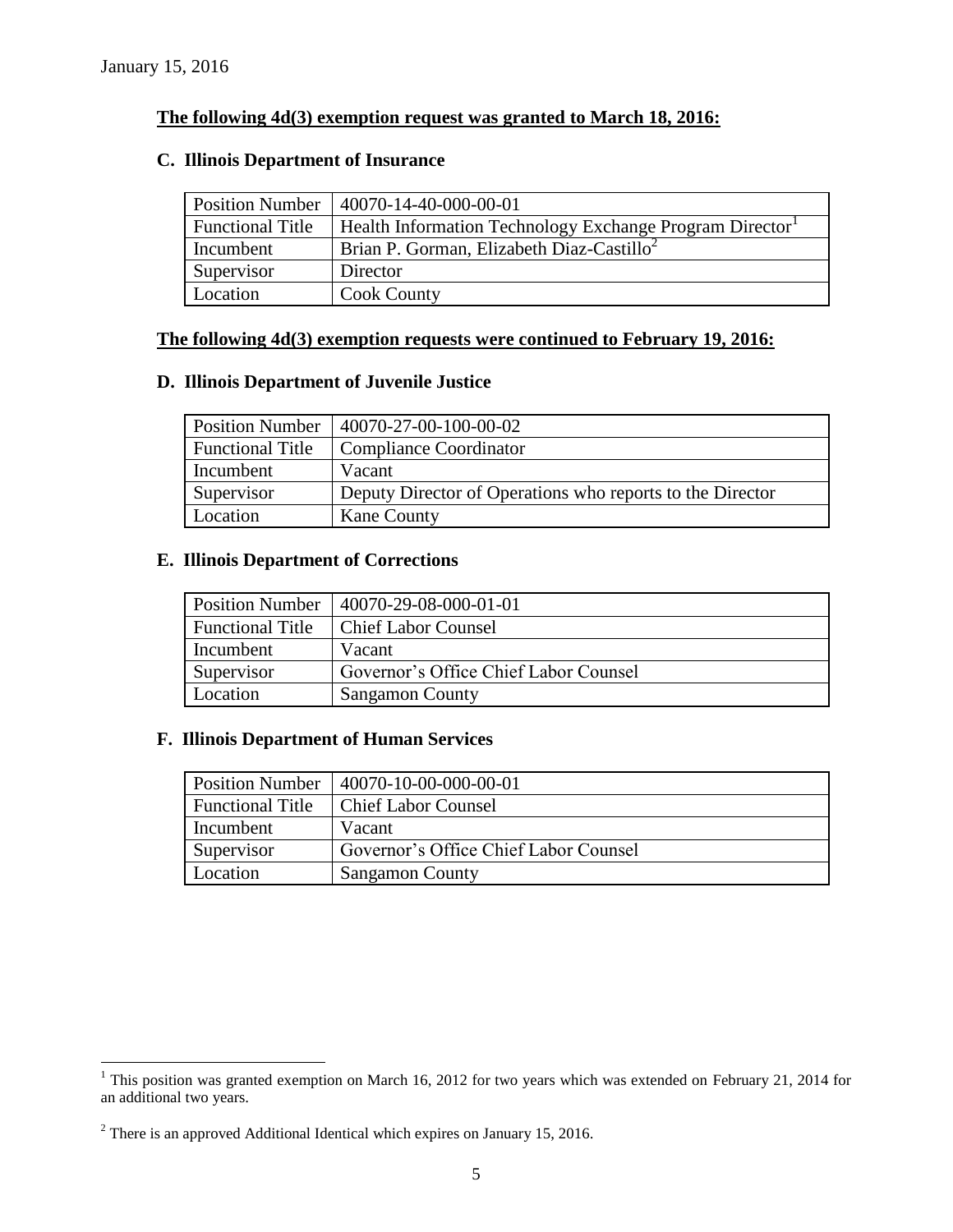# VI. CLASS SPECIFICATIONS

#### **A. Governing Rule – Section 1.45 Classification Plan**

The Commission will review the class specifications requiring Commission approval under the Classification Plan and will approve those that meet the requirements of the Personnel Code and Personnel Rules and conform to the following accepted principles of position classification:

- a) The specifications are descriptive of the work being done or that will be done;
- b) Identifiable differentials are set forth among classes that are sufficiently significant to permit the assignment of individual positions to the appropriate class;
- c) Reasonable career promotional opportunities are provided;
- d) The specifications provide a reasonable and valid basis for selection screening by merit examinations;
- e) All requirements of the positions are consistent with classes similar in difficulty, complexity and nature of work.

#### **B. None submitted**

# **IT WAS MOVED BY COMMISSIONER CUMMINGS, SECONDED BY COMMISSIONER KREY, AND THE MOTION ADOPTED 4-0 TO DISAPPROVE ANY CLASS SPECIFICATIONS RECEIVED BY THE COMMISSION STAFF NOT CONTAINED IN THIS AGENDA TO ALLOW ADEQUATE STUDY.**

#### VII. PERSONNEL RULES

#### **A. Civil Service Commission Governing Rule – Section 1.310 Personnel Rules**

The Commission has power to disapprove new rules or amendments to existing rules submitted by the Director of Central Management Services. Such proposed new rules or amendments of existing rules submitted to the Commission shall be accompanied by a report of proceedings attending the prior public hearing required by law with respect to them. If the Commission does not disapprove new rules or any amendment to existing rules within 30 days following the receipt from the Director of Central Management Services, the new rules or amendments have the force and effect of law after filing by the Director with the Secretary of State.

#### **B. None submitted**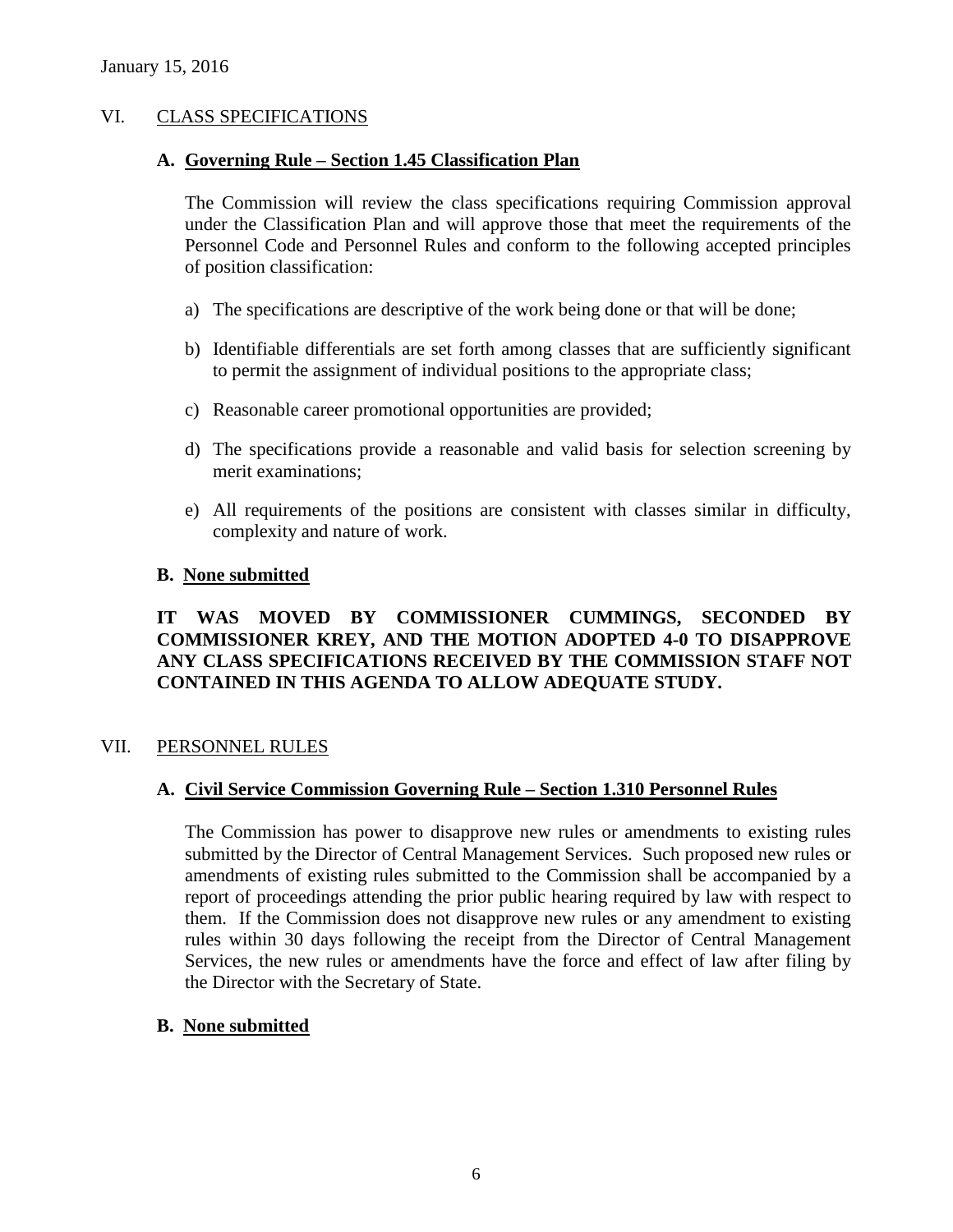**IT WAS MOVED BY COMMISSIONER CUMMINGS, SECONDED BY COMMISSIONER SCHROEDER, AND THE MOTION ADOPTED 4-0 TO DISAPPROVE ANY AMENDMENTS TO PERSONNEL RULES RECEIVED BY THE COMMISSION STAFF BUT NOT CONTAINED IN THIS AGENDA TO ALLOW ADEQUATE STUDY.** 

#### VIII. MOTION TO CLOSE A PORTION OF THE MEETING

**IT WAS MOVED BY COMMISSIONER KREY, SECONDED BY COMMISSIONER URLACHER, AND BY ROLL CALL VOTE THE MOTION ADOPTED 4-0 TO CLOSE A PORTION OF THE MEETING PURSUANT TO SUBSECTIONS 2(c)(1), 2(c)(4), AND 2(c)(11) OF THE OPEN MEETINGS ACT.**

| <b>CUMMINGS</b>      | YES. | <b>KREY</b>     | YES |
|----------------------|------|-----------------|-----|
| <b>SCHROEDER YES</b> |      | <b>URLACHER</b> | YES |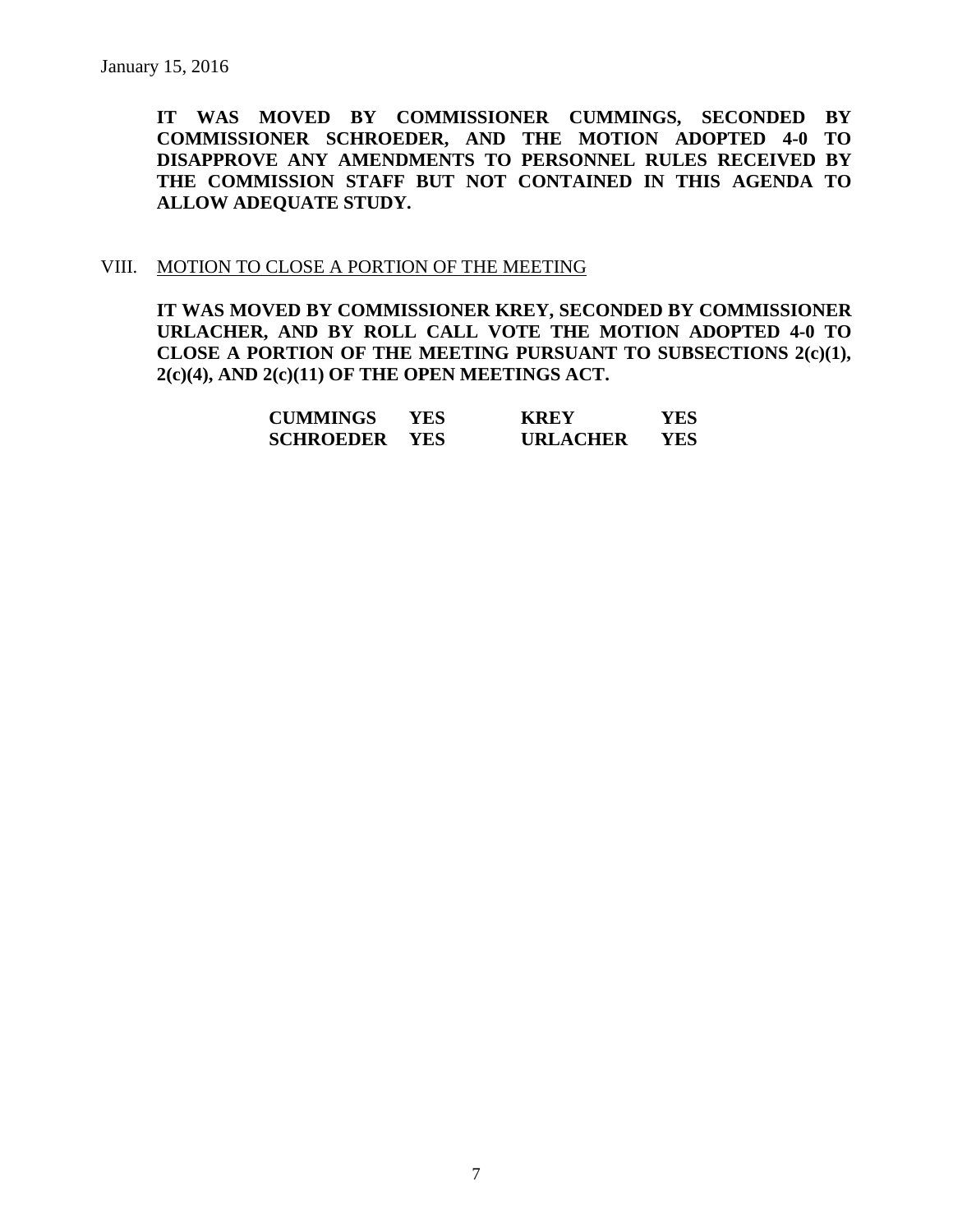# IX. RECONVENE THE OPEN MEETING

Upon due and proper notice the regular open meeting of the Illinois Civil Service Commission was reconvened at 160 North LaSalle Street, Suite S-901, Chicago, Illinois at 11:29 a.m.

#### PRESENT

Anita M. Cummings, Susan Moylan Krey, William A. Schroeder, and Casey Urlacher, Commissioners; Daniel Stralka, Executive Director; and Andrew Barris (by telephone), Assistant Executive Director.

#### X. NON-MERIT APPOINTMENT REPORT

Set forth below is the number of consecutive non-merit appointments made by each department as reported by Central Management Services:

| <b>Agency</b>                          |                | $11/30/15$   12/31/15 | 12/31/14       |
|----------------------------------------|----------------|-----------------------|----------------|
| Arts Council                           |                | 0                     |                |
| <b>Central Management Services</b>     | $\overline{2}$ |                       | 4              |
| <b>Children and Family Services</b>    |                | 0                     |                |
| <b>Healthcare and Family Services</b>  | っ              | 2                     | 5              |
| <b>Human Services</b>                  | 12             | 13                    | 9              |
| Insurance                              |                |                       |                |
| Juvenile Justice                       |                |                       |                |
| <b>Natural Resources</b>               | 13             | 18                    | 16             |
| Revenue                                | $\mathfrak{D}$ | 0                     |                |
| <b>State Retirement Systems</b>        |                | 3                     |                |
| Transportation                         | 0              | 5                     | $\overline{2}$ |
| Veterans' Affairs                      |                | 0                     |                |
| <b>Workers Compensation Commission</b> |                | 3                     |                |
| <b>Totals</b>                          | 35             |                       |                |

# XI. INTERLOCUTORY APPEAL

#### **DA-15-16**

| Employee | Julia Vaughn                                                                                                   | Appeal Date              | 09/14/15                                               |
|----------|----------------------------------------------------------------------------------------------------------------|--------------------------|--------------------------------------------------------|
| Agency   | <b>Human Services</b>                                                                                          | <b>Decision Date</b>     | 12/23/15                                               |
| Type     | Discharge                                                                                                      | <b>ALJ</b>               | <b>Andrew Barris</b>                                   |
| Issue(s) | Motion to Dismiss for untimely<br>filing and filing both a grievance<br>and Civil Service Commission<br>appeal | Proposal for<br>Decision | Grant the Motion to<br>Dismiss for untimely<br>filing. |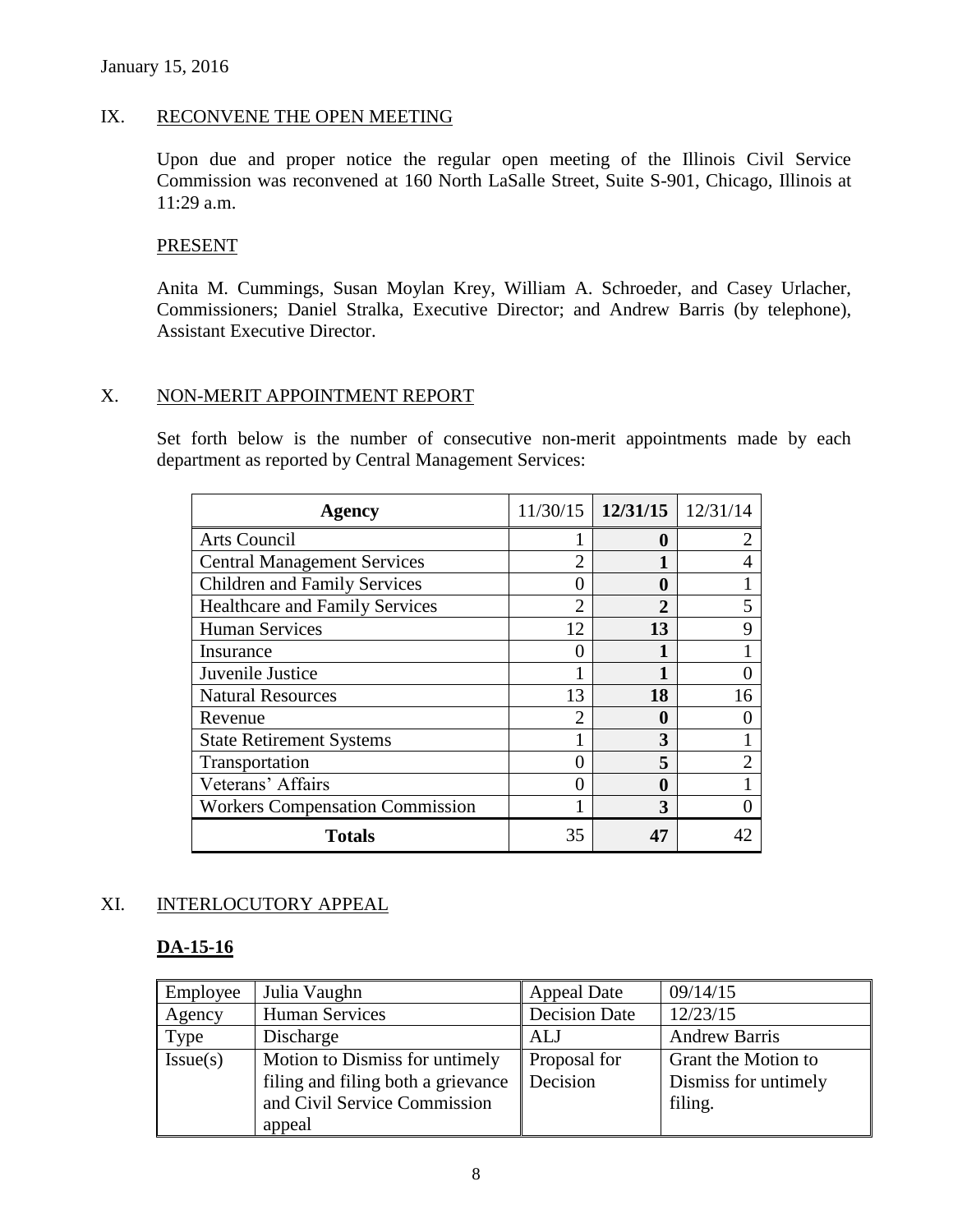**IT WAS MOVED BY COMMISSIONER CUMMINGS, SECONDED BY COMMISSIONER URLACHER, AND BY ROLL CALL VOTE OF 4-0 THE MOTION ADOPTED TO AFFIRM AND ADOPT THE PROPOSAL FOR DECISION OF THE ADMINISTRATIVE LAW JUDGE THAT VAUGHN'S FAILURE TO FILE HER APPEAL WITHIN 15 DAYS AFTER RECEIPT OF THE APPROVED CHARGES RESULTED IN THE COMMISSION HAVING NO JURISDICTION OVER THIS MATTER. THE APPEAL IS DISMISSED.**

| <b>CUMMINGS</b>  | YES.       | <b>KREY</b>     | YES |
|------------------|------------|-----------------|-----|
| <b>SCHROEDER</b> | <b>YES</b> | <b>URLACHER</b> | YES |

#### XII. PUBLICLY ANNOUNCED DECISIONS RESULTING FROM APPEALS

#### **DA-1-16**

| Employee | Nasthsa Hawkins       | <b>Appeal Date</b>   | 07/07/15                              |
|----------|-----------------------|----------------------|---------------------------------------|
| Agency   | <b>Human Services</b> | <b>Decision Date</b> | 12/31/15                              |
| Type     | Discharge             | Proposal for         | 3-day suspension and counseling, plus |
| ALJ      | <b>Andrew Barris</b>  | Decision             | the duration of suspension pending    |
|          |                       |                      | discharge.                            |

**IT WAS MOVED BY COMMISSIONER URLACHER, SECONDED BY COMMISSIONER CUMMINGS, AND BY ROLL CALL VOTE OF 4-0 THE MOTION ADOPTED TO AFFIRM AND ADOPT THE PROPOSAL FOR DECISION OF THE ADMINISTRATIVE LAW JUDGE THAT THE PARTIALLY PROVEN CHARGES WARRANTED A 3-DAY SUSPENSION AND COUNSELING PLUS THE DURATION OF THE SUSPENSION PENDING DISCHARGE FOR THE REASONS SET FORTH IN THE PROPOSAL FOR DECISION DATED DECEMBER 31, 2015.**

| <b>CUMMINGS</b>  | YES. | KREY            | YES  |
|------------------|------|-----------------|------|
| <b>SCHROEDER</b> | YES. | <b>URLACHER</b> | YES. |

**DA-11-16**

| Employee | Philip R. Benford | <b>Appeal Date</b>   | 08/31/15                           |
|----------|-------------------|----------------------|------------------------------------|
| Agency   | Human Services    | <b>Decision Date</b> | 12/31/15                           |
| Type     | Discharge         | Proposal for         | 60-day suspension plus duration of |
| ALJ      | Daniel Stralka    | Decision             | suspension pending discharge.      |

**IT WAS MOVED BY COMMISSIONER URLACHER, SECONDED BY COMMISSIONER KREY, AND BY ROLL CALL VOTE OF 4-0 THE MOTION ADOPTED TO AFFIRM AND ADOPT THE PROPOSAL FOR DECISION OF THE ADMINISTRATIVE LAW JUDGE THAT THE PROVEN CHARGES WARRANTED A 60-DAY SUSPENSION PLUS DURATION OF THE SUSPENSION PENDING DISCHARGE FOR THE REASONS SET FORTH IN THE PROPOSAL FOR DECISION DATED DECEMBER 31, 2015.**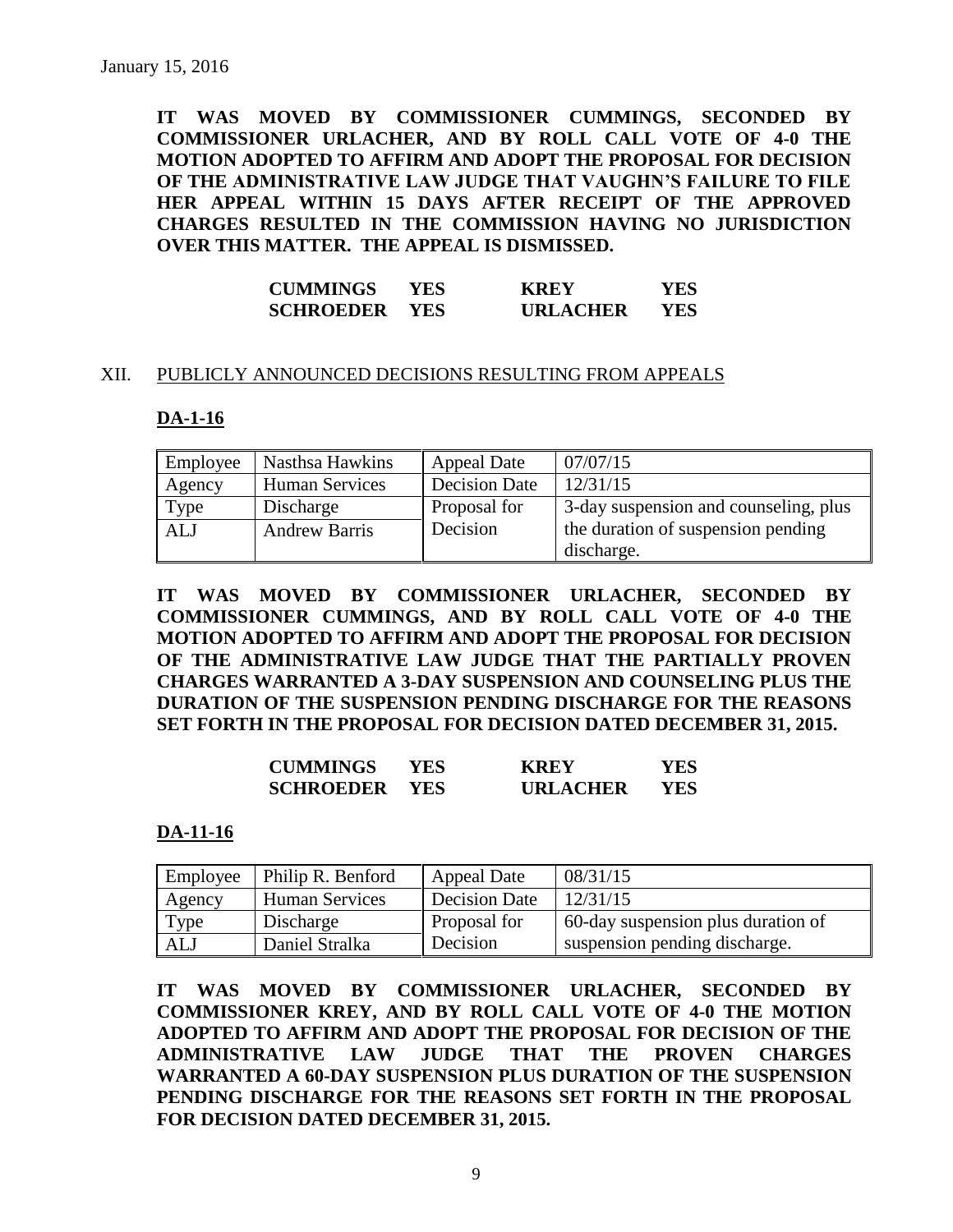| <b>CUMMINGS</b>  | YES.       | <b>KREY</b>     | YES |
|------------------|------------|-----------------|-----|
| <b>SCHROEDER</b> | <b>YES</b> | <b>URLACHER</b> | YES |

#### **S-29-15**

| Employee | Andre M. Taylor      | Appeal Date   | 12/24/14           |
|----------|----------------------|---------------|--------------------|
| Agency   | Corrections          | Decision Date | 12/30/15           |
| Type     | Suspension           | Proposal for  | Suspension upheld. |
| ALJ      | <b>Andrew Barris</b> | Decision      |                    |

**IT WAS MOVED BY COMMISSIONER URLACHER, SECONDED BY COMMISSIONER SCHROEDER, AND BY ROLL CALL VOTE OF 4-0 THE MOTION ADOPTED TO AFFIRM AND ADOPT THE PROPOSAL FOR DECISION OF THE ADMINISTRATIVE LAW JUDGE THAT THE WRITTEN CHARGE FOR A 20-DAY SUSPENSION HAS BEEN PROVEN AND WARRANTED SAID SUSPENSION FOR THE REASONS SET FORTH IN THE PROPOSAL FOR DECISION.**

| <b>CUMMINGS</b>  | YES  | <b>KREY</b>     | YES |
|------------------|------|-----------------|-----|
| <b>SCHROEDER</b> | YES. | <b>URLACHER</b> | YES |

#### XIII. APPEAL TERMINATED WITHOUT DECISION ON THE MERITS

#### **DA-22-16**

| Employee    | Lisa D. Leeper                     | <b>Appeal Date</b>   | 11/02/15           |
|-------------|------------------------------------|----------------------|--------------------|
| Agency      | <b>Central Management Services</b> | <b>Decision Date</b> | 12/23/15           |
| Appeal Type | Discharge                          | Proposal for         | Dismissed; charges |
| <b>ALJ</b>  | <b>Andrew Barris</b>               | Decision             | were withdrawn.    |

**IT WAS MOVED BY COMMISSIONER CUMMINGS, SECONDED BY COMMISSIONER URLACHER, AND BY ROLL CALL VOTE OF 4-0 THE MOTION ADOPTED TO AFFIRM AND ADOPT THE PROPOSAL FOR DECISION OF THE ADMINISTRATIVE LAW JUDGE TO DISMISS THE APPEAL.** 

| <b>CUMMINGS</b>  | YES  | <b>KREY</b>     | YES |
|------------------|------|-----------------|-----|
| <b>SCHROEDER</b> | YES. | <b>URLACHER</b> | YES |

#### XIV. CHAIRMAN REPORT

No report.